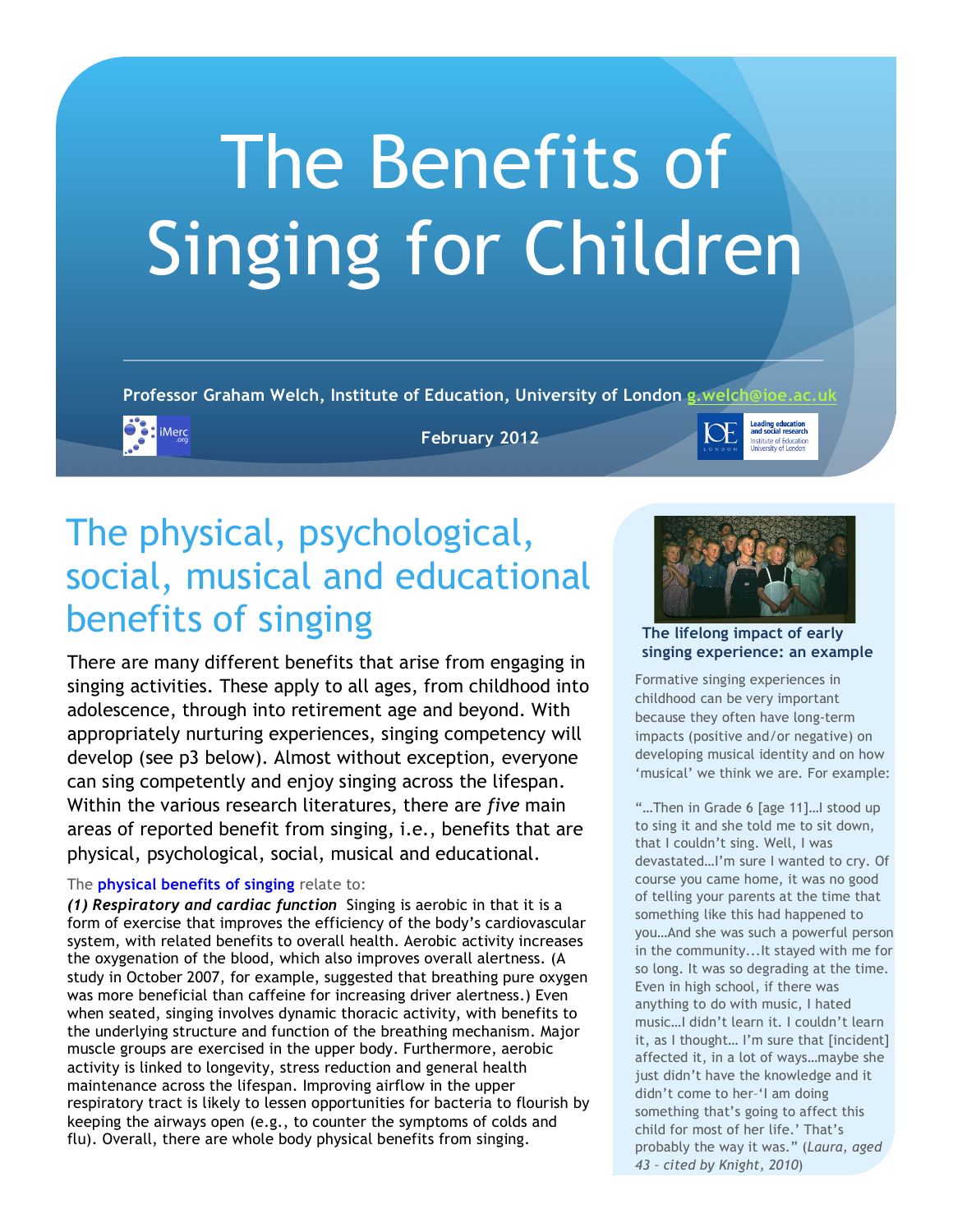*(2) The development of fine and gross motor control in the vocal system* The more that the vocal system is used appropriately, such as in healthy singing, the more that the underlying anatomy and physiology realise their potential in terms of growth and motor coordination. This is very important in childhood and into adolescence because it is a time when the underlying basis for lifelong vocal identity and effective communication are established.

*(3) Neurological functioning* Singing behaviour is multi-sited neurologically, networked across many different brain areas. These include the development and interaction between parts of the brain dedicated to aspects of music (such as pitch, rhythm, timbre), language (lyrics), fine motor behaviour, visual imagery and emotion. New research also suggested that singing with someone else is not the same as singing alone or with an instrument because it involves neurological areas related to human social interaction and coordination.

The **psychological benefits of singing** relate to:

*(1) Intra-personal communication and the development of individual identity, both in music and through music* Confident and healthy voice use links to a positive self-concept and an ability to communicate. Successful singing promotes selfesteem, general confidence and also self-efficacy. The voice is a key component of who we are; its use reflects our mood and general psychological wellbeing, communicated to ourselves as well as to others.

*(2) Singing is a cathartic activity* Singing provides an outlet for our feelings. Through its physical activity and the related endocrine system triggering, singing can allow us to feel better about ourselves and about the world around us. From pre-birth, our earliest auditory experiences are vocal (from first hearing our mother's voice inside the womb) and all voice use, including singing, is interwoven with core emotional states that are central to the human condition, such as joy and sadness.

*(3) Inter-personal communication* Healthy singing enables us to maximise our potential to communicate with others. We learn to improve our underlying vocal coordination, to increase vocal colour and impact intentional variety into our vocal communication. Indeed, for 25% of the working population, voice is a critical tool-of-trade (e.g. teachers, lawyers, clergy, telephone salespeople, actors, singers, and business people). Singing exercises the basic voice mechanism and improves its functional capability.

#### The **social benefits** relate to:

#### *An enhanced sense of social inclusion*

Successful singing ability is strongly correlated with a positive sense of social inclusion, of a feeling of belonging to our community. Singing with others enhances the possibilities of empathic relationships with those around us. Collective singing, such as in a choir or small group, generates a positive group identity, as well as physical and psychological benefits.

The **musical benefits** relate to:

#### *(1) The realisation of our musical potential*

Singing activity fosters our intellectual engagement with music. This includes an understanding of musical structure, phrasing, the development of musical memory (including repetition and variation) and tone colouring, as well as other musical building blocks (such as pitch, rhythm, loudness).

(*2) The creation of an individual musical repertoire (whether as a listener or performer or both)* There are concomitant social and personal benefits through increasing the likelihood of empathic understanding of others and ourselves by the kinds of songs (music and text) that we experience, whether alone or in groups.

The **educational benefits** relate to:

*Increasing knowledge, understanding and skills about the world around us, both in music and through music* Singing will likely make you more competent in your own language, including an improvement in reading skills. Reading lyrics and reading music are processed in the same neurocortical regions for symbol decoding.

**Overall**… these combined benefits suggest that singing is one of the most positive forms of human activity, supporting physical, mental and social health, as well as individual development in the same areas.

Singing is important because it builds self-confidence, promotes self-esteem, always engages the emotions, promotes social inclusion, supports social skill development, and enables young people of different ages and abilities to come together successfully to create something special in the arts.



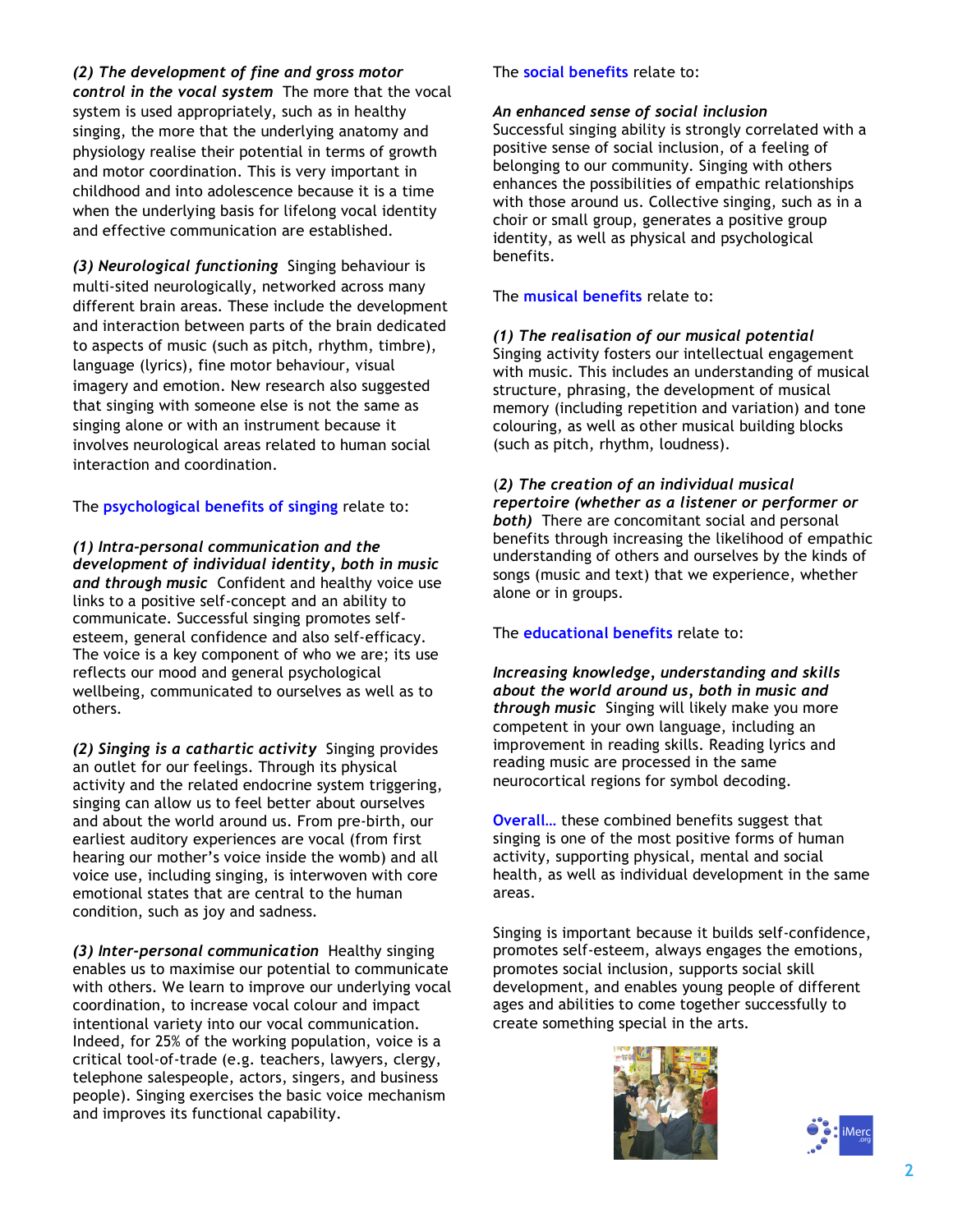## Singing competency develops in a nurturing environment: The evidence from *Sing Up*



The above figure illustrates how singing competency (left-hand scale) develops with age (horizontal scale) across childhood. During the first three years of the National Singing programme *Sing Up* (2007-2010), a research team from the Institute of Education, University of London assessed the individual singing abilities of n=9,979 children. Some children were assessed more than once across several years, generating n=11,388 singing assessments in total. Two singing development trend lines are evidenced in the figure:

- The lower line (red) indicates that older children tend to be more skilled at singing than younger children, i.e., it is normal for singing competency to develop with age;
- However, the upper line (blue) indicates that children with particular experience of the *Sing Up* programme not only developed singing competency with age, but that these children were – on average – two years in advance developmentally in their singing skills compared to their non-*Sing Up* peers.
- The youngest children were up to three years in advance, suggesting that positive, nurturing experience is likely to have an even greater impact if you provide appropriate singing activities in the first years of schooling.

#### Useful websites:

- Sing Up http://www.singup.org/
- International Music Education Research Centre http://www.imerc.org
- National Center for Voice and Speech [USA] http://www.ncvs.org
- Voice Care Network UK http://www.voicecare.org.uk
- Chorus America http://www.chorusamerica.org/
- Sydney De Haan Research Centre for Music, Arts and Health http://www.canterbury.ac.uk/Research/Centres/SDHR/Home.aspx